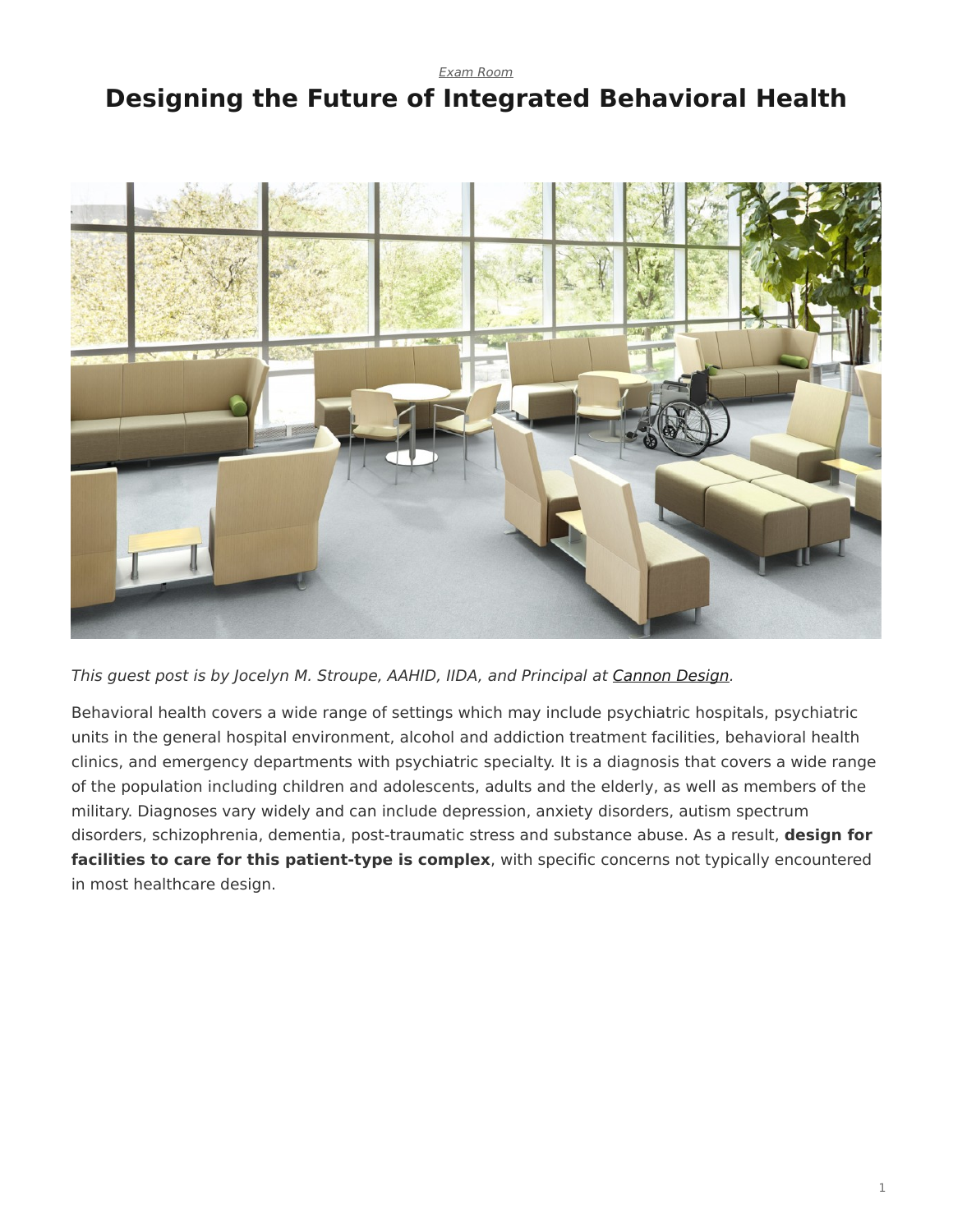

Demand for these services continues to outstrip supply. 29% of American adults have a diagnosable behavioral health condition. Each year, 5-7% of US adults have a serious mental illness. Mental health disorders are the fourth most costly health conditions to treat, equal to the cost of treating cancer.

Mental health is a central feature of the 2010 Patient Protection and Affordable Care Act (PPACA), which includes the expansion of mental health services. The law is providing services to individuals who currently do not receive the care they need. Estimates of approximately 60% of those with mental health disorders and 90% of people with substance abuse conditions do not receive proper care. This expansion is expected to impact 62 million Americans with expanded benefits that include mental health and substance abuse services starting in 2014.

Changes in care have shifted to a holistic approach to treatment, with patients taking charge of their healing process through individual and team-based care in a supportive, nurturing environment. Behavioral healthcare delivery is under continuous pressure to lower costs, streamline operations, and improve patient outcomes. As a result, new ways to deliver care and enhance the healing process have emerged. Treatment facilities are designed to be safe, comfortable, and to emphasize personal empowerment and individual dignity. This approach has become a catalyst for improving healthcare practices.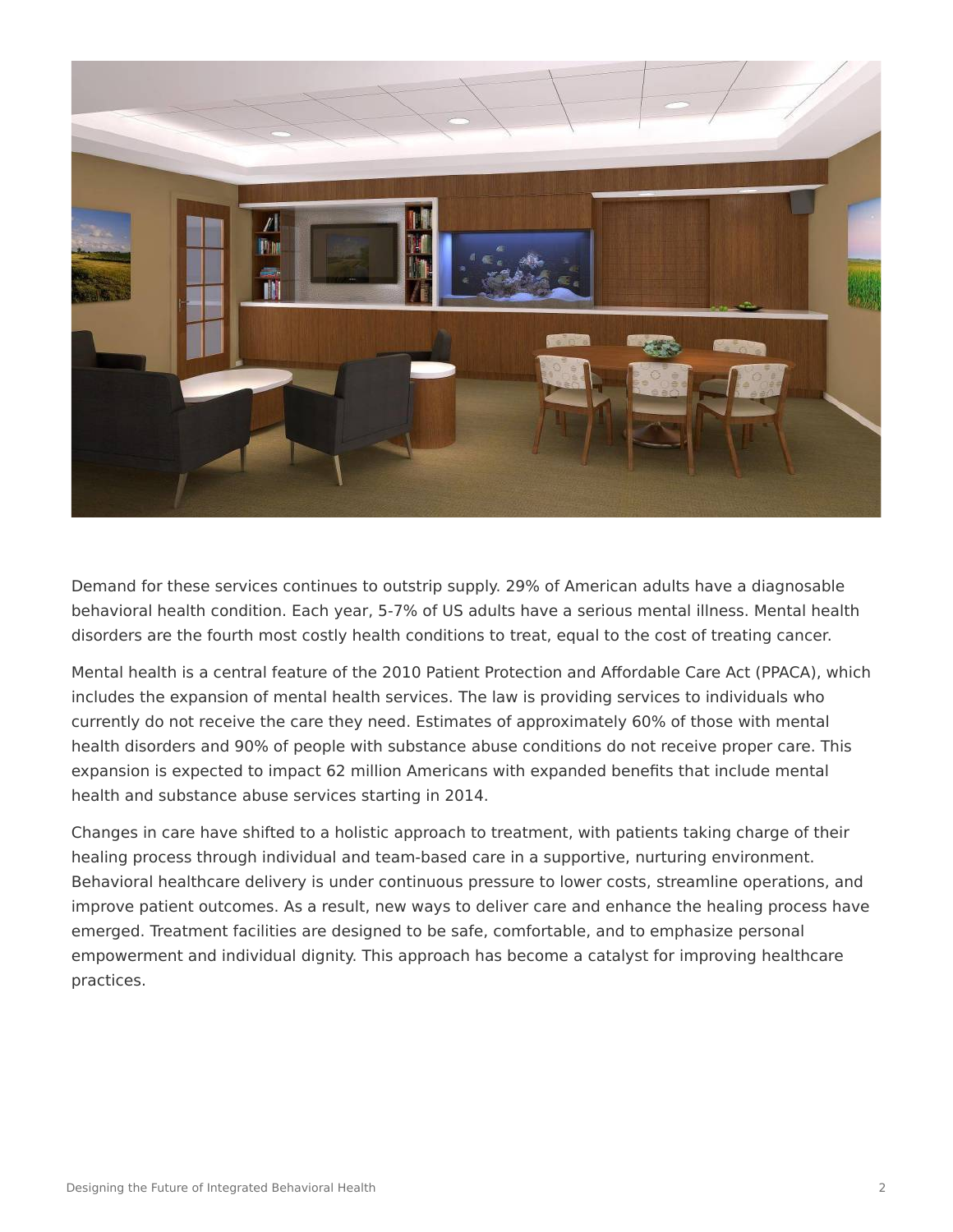Dedicated psychiatric emergency departments are designed to specifically address the behavioral health population and, at the same time, reduce the demands on the ED. 23-hour crisis stabilization units are emerging as a solution to acute psychiatric needs, diverting psychiatric or crisis cases away from emergency departments, diverting adults from jails and juveniles from detention centers.

One example is the design for the [Unity Point Emergency Department in Rock Island, Illinois.](https://www.unitypoint.org/quadcities/trinity-rock-island.aspx) This project was an opportunity to rethink how care was being delivered in the Emergency Department with a focus on behavioral health patients. There was a need to provide alternative care models where behavioral health patients are identified, diagnosed, and treated effectively, as well as a desire to prevent inappropriate admissions to the hospital. Patient throughput was examined as a means to improve the patient experience.

Patients are escorted to the CSU after they are medically cleared. The CSU is staffed with Behavioral Health nurses, peer mentors and social workers who can provide psychiatric assessment, observation and support. The unit consists of six private treatment rooms, two consult rooms, clinical support and a team station, with the most unique feature being a 'Living Room'. This space is designed with the comfort of familiar home-like settings in mind. The use of natural wood materials, soft light levels, comfortable seating and visual distractions including artwork and an aquarium serve to support treatment in the physical environment. Families can spend time with the patient and peer-to-peer counseling can easily occur in the space.

This concept does not have empirical data to support its effectiveness. However, it supported the project's goals as a way to de-escalate patients and it is anticipated that many will not be admitted to the hospital as a result. The project is an example of **Health-Centered Design**, where understanding the issues of behavioral health in the Emergency Care delivery drove design decisions. A 5-year longitudinal research study on the impact of the Living Room Concept to improve care and throughput, avoid admissions, and improve safety and quality is underway.

Recently the project was shared by Cannon Design as a CHD webinar, serving to raise awareness about the issues around design for behavioral health and to promote innovation in treatment.

## **Featured Product**